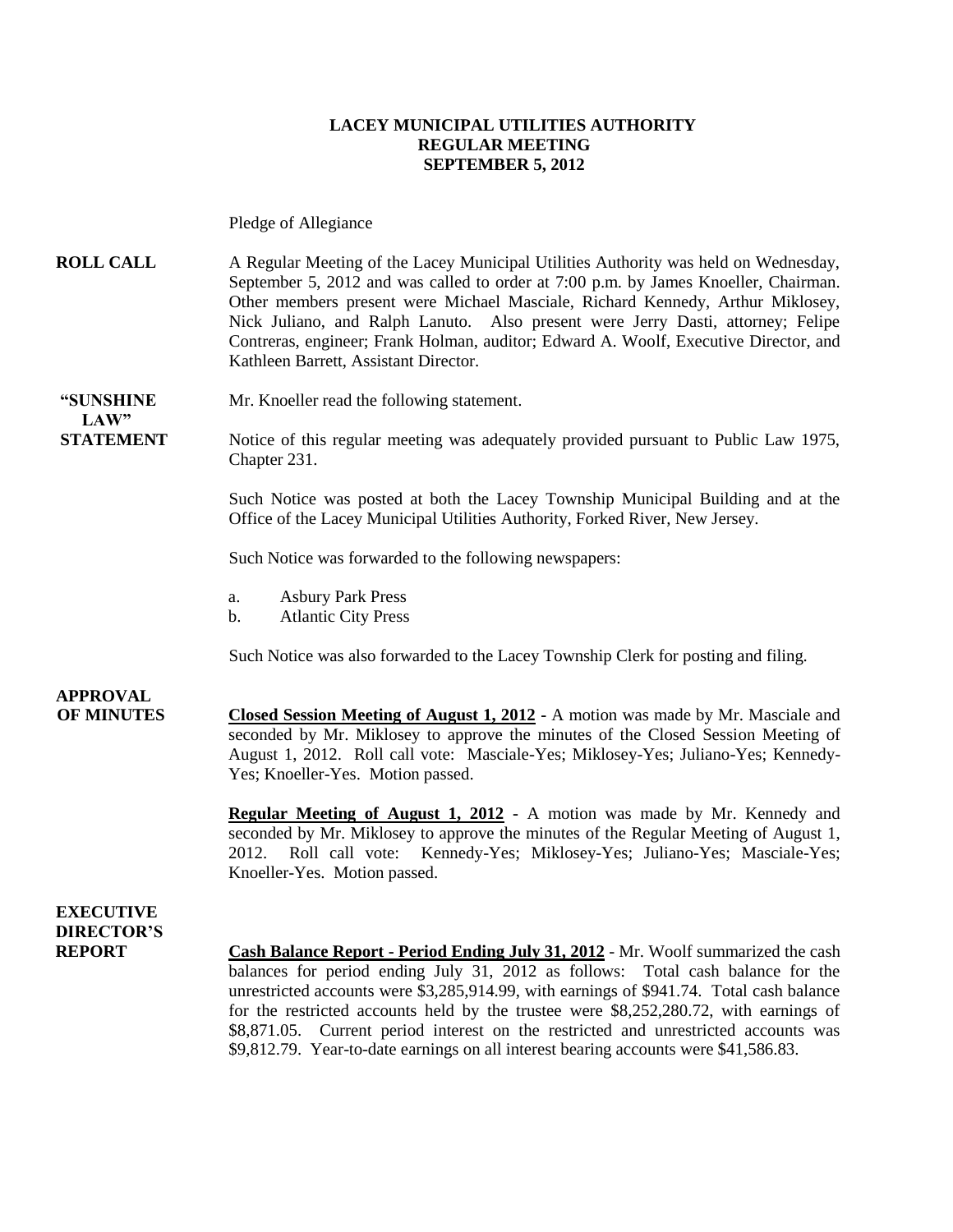**Resolution 2012-50 – Award Contract for Installation of Hydraulic Comminutors for S-2 and FRB Pump Station** – On recommendation by the executive director, a motion was made by Mr. Kennedy and seconded by Mr. Masciale to adopt *Resolution 2012-50, Resolution of the Lacey Municipal Utilities Authority, County of Ocean, State of New Jersey, Awarding Contract for the Installation of Hydraulic Comminutors for the S-2 and FRB Pump Station,* to Drestine Company in the amount of \$101,000.00. Roll call vote: Kennedy-Yes; Masciale-Yes; Juliano-Yes; Miklosey-Yes; Knoeller-Yes. Motion passed.

**Resolution 2012-45 – Award Contract for Purchase of Auto Parts and Accessories** – On recommendation by the executive director, a motion was made by Mr. Miklosey and seconded by Mr. Kennedy to adopt *Resolution 2012-45 Resolution of the Lacey Municipal Utilities Authority of the Township of Lacey, County of Ocean, State of New Jersey, Awarding a Contract for the Purchase of Auto Parts and Accessories to Eastern Warehouse Distributors, Inc. and Freehold Ford Inc.* Mr. Woolf explained the Township went out to bid for auto parts and accessories, and the Authority is named in the bid to purchase under the same bid. Mr. Knoeller asked who would be making the purchases. Mr. Woolf stated the majority of parts and accessories are purchased by the Township, which goes on the Authority's account. Roll call vote: Miklosey-Yes; Kennedy-Yes; Juliano-Abstain; Masciale-Yes; Knoeller-Yes. Motion passed.

**Investment Manager** – Mr. Woolf stated Brown Advisory has been the Authority's investment management firm for the past few years. Since interest earnings have been down, the Board recommended the finance committee obtain financial quotes from other investment firms. Mr. Holman recommended Acacia Investment Advisory Group, Inc. Financial, who gave a presentation to the finance committee. Mr. Miklosey stated the Authority would save between \$6,000 and \$9,000 by appointing Acacia Financial. A motion was made by Mr. Miklosey and seconded by Mr. Masciale to appoint Acacia Financial as the Authority's Investment Manager. Roll call vote: Miklosey-Yes; Masciale-Yes; Juliano-Yes; Kennedy-Yes; Knoeller-Yes. Motion passed.

# **BUSINESS**

**REPORT August Meter Reads** – Ms. Barrett reported 3,809 meters were read in September for Cycles 3 and 9. One hundred seventeen work orders were cut to obtain manual reads not obtained during regular meter read routes. Two reads were questioned because of high usage.

> **September Billing** – Ms. Barrett reported utility bills will be mailed on September 6<sup>th</sup> in the amount of \$837,431.67. Penalties were assessed on 3,518 past due accounts (all cycles) in the amount of \$22,730.17 for a total billing in September of \$860,161.84

> **Customer Service –** Ms. Barrett reported thirty-eight final reads with equipment inspections were performed in August with no violations. Forty-eight new customer welcome letters were mailed in July, and twenty responses were received in August.

> **MUAA Dinner/Meeting** - Ms. Barrett reported the MUAA dinner/meeting will be held Thursday, September 13<sup>th</sup>.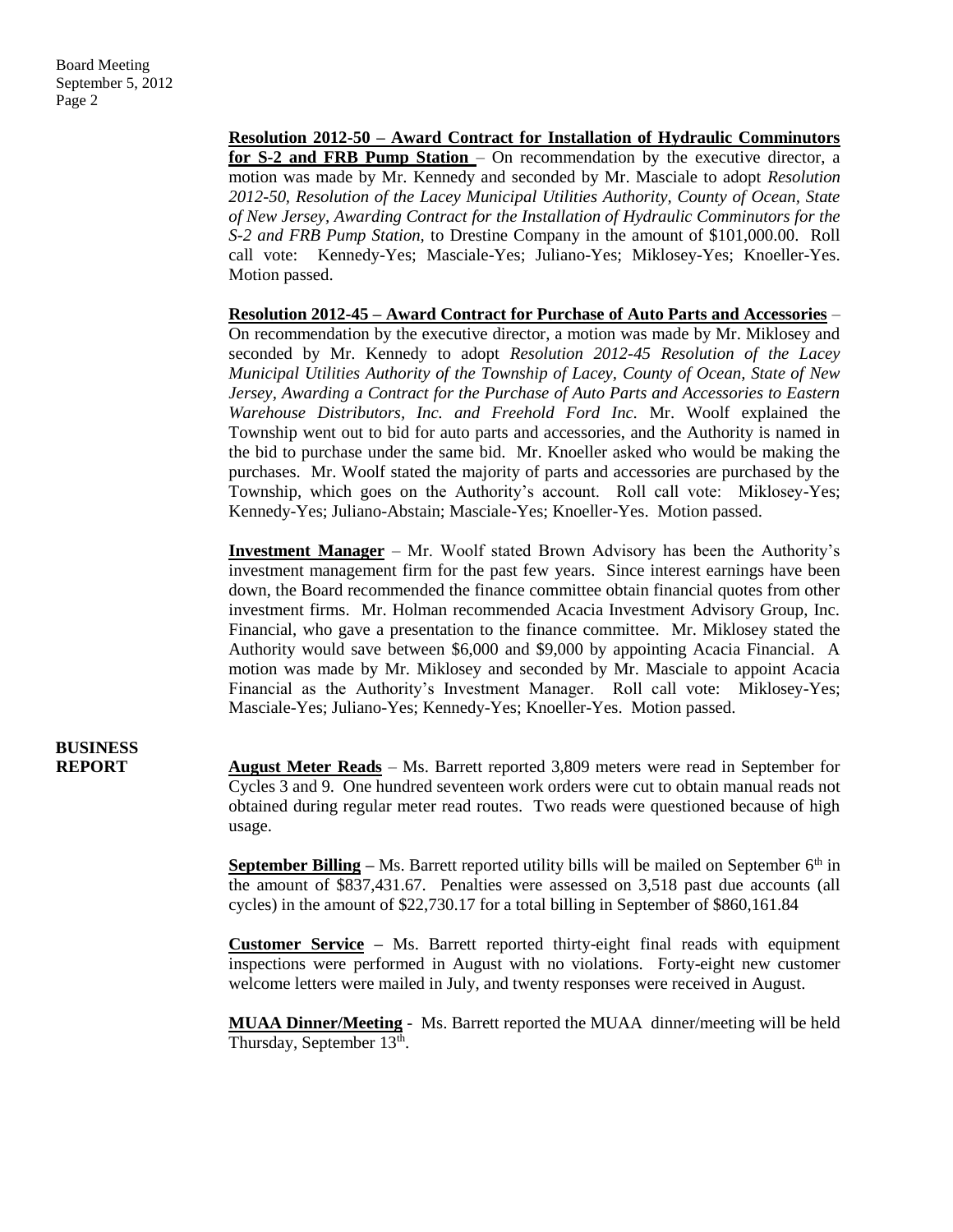# **ENGINEER'S**

**REPORT Resolution 2012-48 – Performance Guarantee Release – Toll Brothers/Sea Breeze at Lacey – Phase 2 – Clubhouse Building** - On recommendation by the Authority's engineer, a motion was made by Mr. Masciale and seconded by Mr. Miklosey to adopt *Resolution 2012-48, Resolution of the Lacey Municipal Utilities Authority, County of Ocean, State of New Jersey, Water and Sewer Performance Guarantee Release, Toll Brothers-Sea Breeze at Lacey, Phase 2 – Clubhouse Building, Block 1901.23, Lot 28.*  Roll call vote: Masciale-Yes; Miklosey-Yes; Juliano-Yes; Kennedy-Yes; Knoeller-Yes. Motion passed.

> **Resolution 2012-49 – Conditional Permit to Operate – Sewer and Water System – Toll Brothers/Sea Breeze at Lacey – Phase 1, Section 1(Partial), Arborridge Drive** - On recommendation by the Authority's engineer, a motion was made by Mr. Miklosey and seconded by Mr. Kennedy to adopt *Resolution 2012-49, Resolution of the Lacey Municipal Utilities Authority, County of Ocean, State of New Jersey, "Conditional" Permit to Operate Sewer and Water System, Sea Breeze at Lacey – Phase 1, Section 1 (Partial), Arborridge Drive, Block 1901, Lot 18.* Roll call vote: Miklosey-Yes; Kennedy-Yes; Juliano-Yes; Masciale-Yes; Knoeller-Yes. Motion passed.

> **Resolution 2012-47 – Performance Guarantee Reduction - Toll Brothers/Sea Breeze at Lacey – Phase 1, Section 1** - On recommendation by the Authority's engineer, a motion was made by Mr. Miklosey and seconded by Mr. Kennedy to adopt *Resolution 2012-47, Resolution of the Lacey Municipal Utilities Authority, County of Ocean, State of New Jersey, Performance Guarantee Reduction, Water and Sewer System, Toll Brothers – Sea Breeze at Lacey, Phase 1, Section 1, Block 1901, Lot 18.* Roll call vote: Miklosey-Yes; Kennedy-Yes; Juliano-Yes; Masciale-Yes; Knoeller-Yes. Motion passed.

> **Resolution 2012-46 – Maintenance Bond Release – Water System – Wawa, Inc.**- On recommendation by the Authority's engineer, a motion was made by Mr. Miklosey and seconded by Mr. Masciale to adopt *Resolution 2012-46, Resolution of the Lacey Municipal Utilities Authority, County of Ocean, State of New Jersey, Maintenance Bond Release, Water System, Wawa, Inc., Block 1837, Lot 1.* Roll call vote: Miklosey-Yes; Masciale-Yes; Juliano-Yes; Kennedy-Yes; Knoeller-Yes. Motion passed.

> **Water Treatment Plant No. 1 Upgrades** – Mr. Contreras stated shop drawings review is ongoing, and local permits are being processed by the contractor. He anticipates groundbreaking by the end of September.

> **Cleaning and Televising Contract No**  $7 - Mr$ **.** Contreras stated the contractor is scheduled to start the repairs the third week in September.

> **S-2 and FRB-2 Pump Station Hydraulic Comminutor** – Mr. Contreras stated the contract has been awarded to Derstine Company in the amount of \$101,000.00.

**ATTORNEY'S**

**REPORT Crown Castle** – Mr. Dasti stated he received the proposed agreement on the easement transfer to Crown Castle, which will be executed at the October board meeting. Mr. Miklosey asked about other potential bidders. Mr. Knoeller stated the other bidder was not able to equal or exceed the offer from Crown Castle.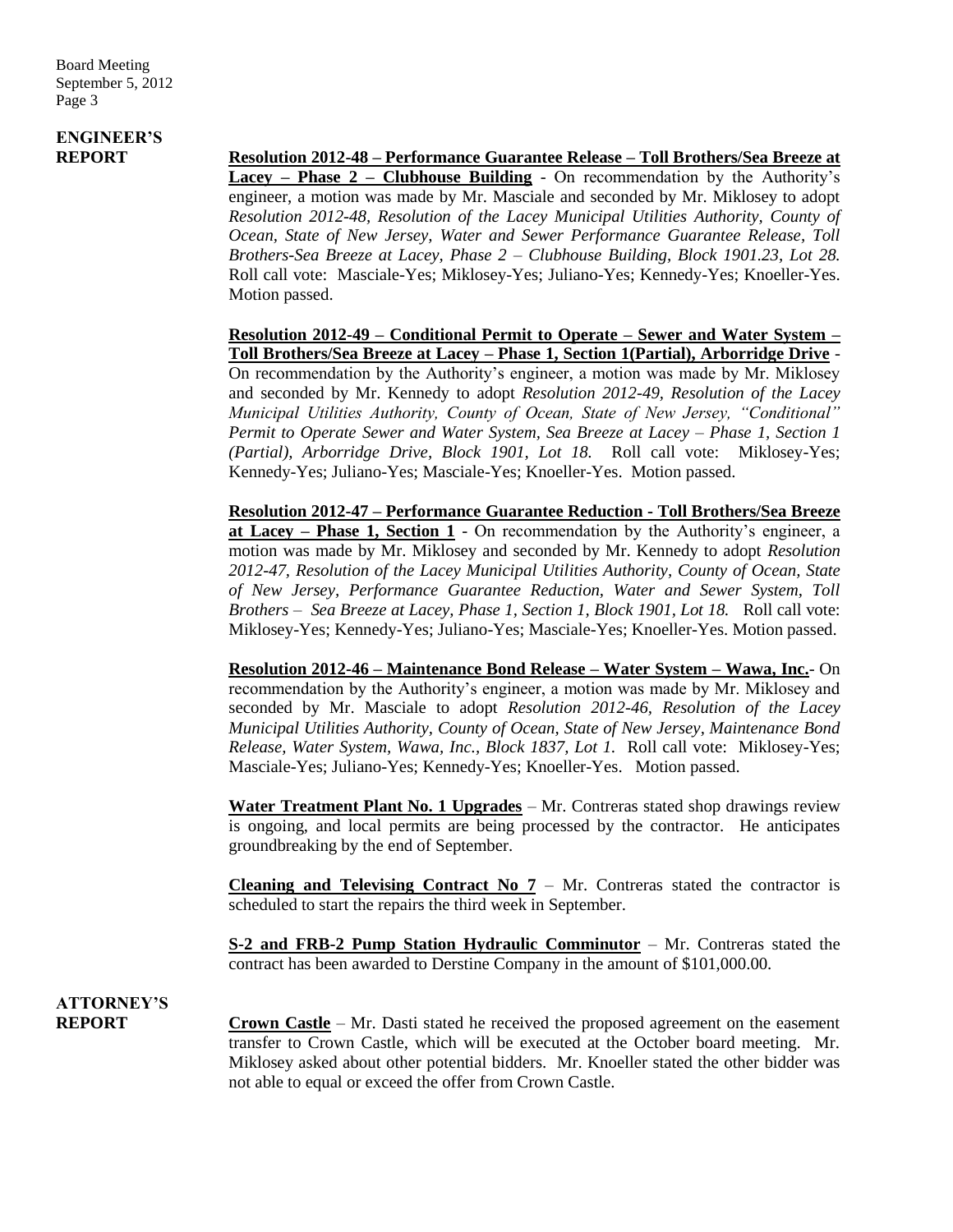**Sea Breeze/Toll Brothers** – Mr. Dasti stated he is waiting for the amendment to the Developer's Agreement, which reflects the agreement concerning the connection fee issues.

**Sprint Spectrum** - Mr. Dasti stated Sprint Spectrum Realty Co. has notified the Authority of their plans to replace the existing cellular antenna equipment on the water tank off Hill Street. Mr. Woolf stated he would ask Mr. Dittenhofer to review the material submitted by sprint Spectrum.

**OCUA** – Mr. Dasti recommended this issue be discussed in closed session.

**AUDITOR'S REPORT Accountant's Status Report – Month Ended July 31, 2012** – Mr. Holman reported user charges for water and sewer resulted in an unfavorable variance for the month, as well as year to date. Delinquency charges, interest income, and connection fees had a favorable variance for the month on both water and sewer.

#### **CORRESPONDENCE**

**Patti Ritt/Fred Davis, Taurus Court** – Requesting relief of utility bill, due to water leak in crawl space. Since the water leaked into the crawl space and did not go into the sewer system, a motion was made by Mr. Kennedy and seconded by Mr. Miklosey to grant a credit adjustment on the sewer charges in the amount of \$59.76 (12,000 gallons for the June bill and 12,000 gallons for the September bill). Roll call vote: Kennedy-Yes; Miklosey-Yes; Juliano-Yes; Masciale-Yes; Knoeller-Yes. Motion passed.

**William Pitzner, Brown Street** – Requesting payment plan. After consideration of this request, a motion was made by Mr. Kennedy and seconded by Mr. Miklosey to grant additional time to pay the August 2012 bill. Roll call vote: Kennedy-Yes; Miklosey-Yes; Juliano-Yes; Masciale-Yes; Knoeller-Yes. Motion passed.

**Margaret Rand, Steuben Court** – Requesting relief of utility bill, due to outdoor hose being left on, as well as payment plan. After consideration of this request, a motion was made by Mr. Kennedy and seconded by Mr. Masciale to grant an adjustment on the sewer charges in the amount of \$816.60 (134,000 gallons) and a payment plan for the remaining balance. Roll call vote: Kennedy-Yes; Masciale-Yes; Juliano-Yes; Miklosey-Yes; Knoeller-Yes. Motion passed.

### **OLD**

**BUSINESS** There was no old business to discuss.

# **NEW**

**BUSINESS** There was no new business to discuss.

## **PUBLIC BUSINESS/**

**COMMENT Regina Discenza, Sunset Drive** – Mrs. Discenza asked what were the number of penalties listed on the Business Report. Mr. Knoeller stated it was \$22,730.17 on 3,518 accounts.

> Mrs. Discenza asked if any pipes would be disturbed during the Route 9 and Lacey Road upgrades. Mr. Woolf stated there would be no water main disturbances.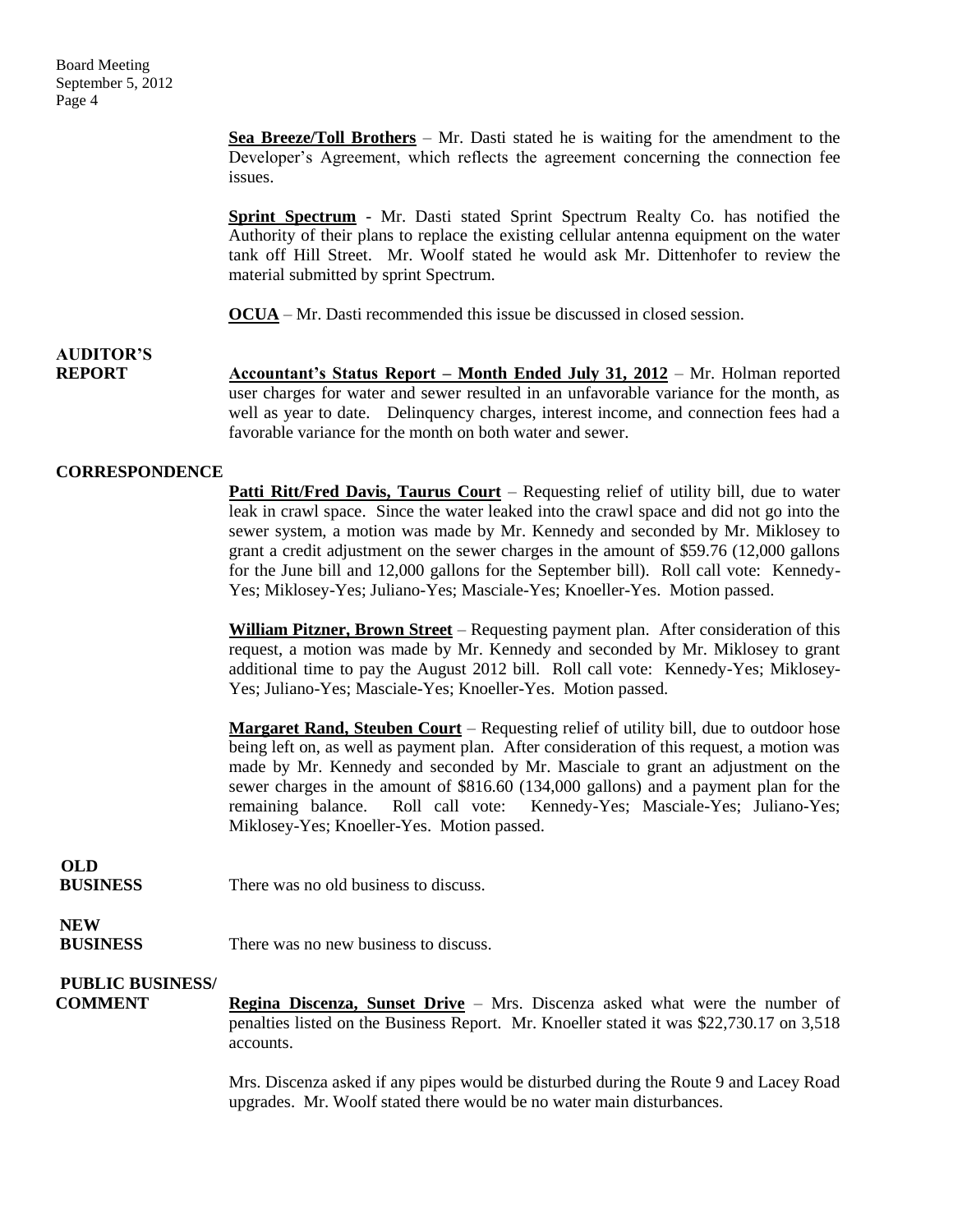### **PAYMENT OF FOUCHERS** WHEREAS, the members of the Lacey Municipal Utilities Authority carefully examined all vouchers presented for payment of claims;

**NOW, THEREFORE, BE IT RESOLVED** by the Lacey Municipal Utilities Authority that:

1. Said vouchers in the sum of \$279,437.89 be same are hereby approved to be paid.

2. Said vouchers are listed on the attached computer check register.

A motion was made by Mr. Miklosey and seconded by Mr. Kennedy to adopt the above resolution. Roll call vote: Miklosey-Yes; Kennedy-Yes; Juliano-Yes, but abstains on South Jersey Auto Supply; Masciale-Yes; Knoeller-Yes. Motion passed.

**CLOSED** 

#### **SESSION RESOLUTION**

**WHEREAS,** Section 8 of the Open Public Meetings Act, Chapter 231, Public Law 1975 permits the exclusion of the public from a meeting in certain circumstances;

**WHEREAS**, this public body is of the opinion that such circumstances presently exist.

**NOW, THEREFORE, BE IT RESOLVED** by the Lacey Municipal Utilities Authority, County of Ocean and State of New Jersey as follows:

1. The public shall be excluded from discussion of action upon the hereinafterspecified subject matter.

2. The general nature of this closed session concerns potential litigation.

3. It is anticipated at this time that the above-stated matter will be made public once this matter has been resolved.

4. This resolution shall take effect immediately.

A motion was made by Mr. Masciale and seconded by Mr. Miklosey to adopt the above resolution. Roll call vote: Unanimously approved.

Separate minutes were kept on the above closed session.

**RE-OPEN**

**MEETING** A motion was made by Mr. Kennedy and seconded by Mr. Juliano to reopen the meeting. Roll call vote: Unanimously approved.